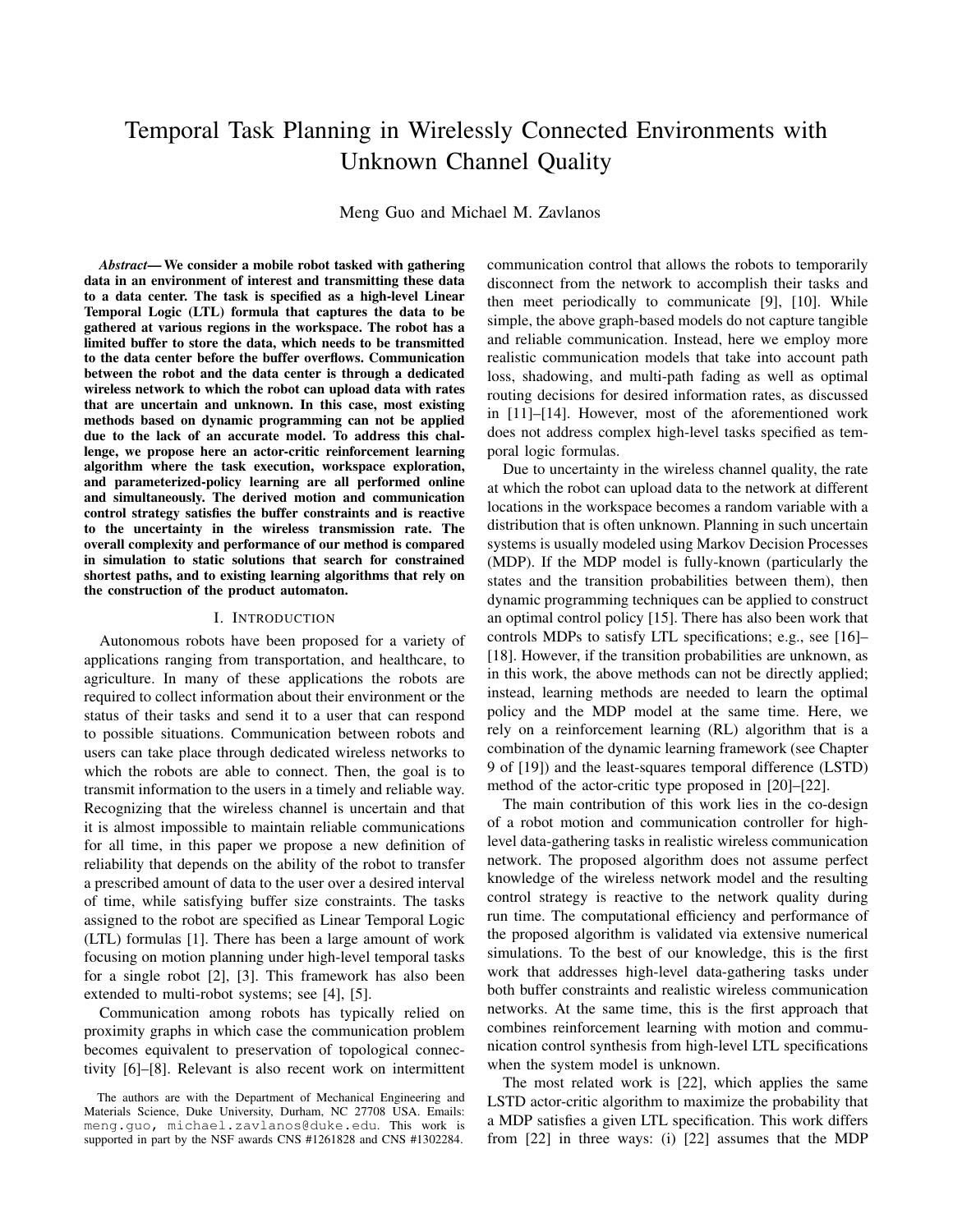model is known; (ii) [22] performs the learning over the product automaton between the MDP and the Deterministic Rabin Automaton (DRA) associated with the task; (iii) the suffix behavior of the system is not considered in [22]. Since in our case the MDP model is unknown, the product automaton cannot be constructed. Instead, we first synthesize a discrete plan in the reduced space of robot positions that is assumed known, and then use this discrete plan to guide the learning process in the joint space of robot positions and communication variables that are unknown. Another recent work [23] proposes a probably approximately correct MDP (PAC-MDP) methodology that estimates the MDP model via a limited number of samples, which guarantees a threshold on the optimality of the resulting policy. However, RL algorithms are not explored there.

#### II. PRELIMINARIES ON LTL

Atomic propositions are Boolean variables that can be either true or false. The ingredients of an LTL formula are a set of atomic propositions AP and several boolean and temporal operators, which are specified according to the following syntax [1]:  $\varphi ::= \top | p | \varphi_1 \wedge \varphi_2 | \neg \varphi | \bigcirc$  $\varphi \mid \varphi_1 \cup \varphi_2$ , where  $\top \triangleq$  True,  $p \in AP$  and  $\bigcirc$  (*next*), U (*until*).  $\perp \triangleq \neg \top$ . For brevity, we omit the derivations of other useful operators like  $\Box$  (*always*),  $\diamond$  (*eventually*),  $\Rightarrow$ (*implication*). We refer the readers to Chapter 5 of [1] for a full definition of LTL syntax and semantics.

#### III. PROBLEM FORMULATION

Consider a mobile robot that satisfies the first-order dynamics:  $\dot{p}(t) = u(t)$ , where  $p(t) = [x(t), y(t)] \in \mathbb{R}^2$  and  $u(t) = [v_x(t), v_y(t)]$  are the robot's position and velocity at time  $t \geq 0$ . The workspace is a bounded 2D area  $W \subset \mathbb{R}^2$ , within which there are static clusters of obstacles  $\mathcal{O} \subset \mathcal{W}$ and the free space  $\mathcal{F} = \mathcal{W} \backslash \mathcal{O}$ .

#### *A. Data-gathering Tasks*

The task assigned to the robot is to gather data in regions of interest. Denote by  $\Pi = {\pi_1, \cdots, \pi_M}$  these regions, where  $\pi_\ell \subset \mathcal{F}, \forall \ell = 1, \cdots, M$  and  $M \geq 1$ . Moreover, there is a set of data-gathering actions that the robot can perform at these regions, denoted by  $G = \{g_0, g_1, \dots, g_K\}$ , where  $g_k$ means that "type-k data is gathered",  $\forall k = 1, 2, \cdots, K$ and  $K \geq 1$ . By default,  $g_0$  means doing nothing. The cost to perform each action is given by a function  $Z: G \to \mathbb{R}^+$ .

With a slight abuse of notation, we denote the set of atomic propositions by  $AP = \{\pi_\ell \wedge g_k, \forall \pi_\ell \in \Pi, \forall g_k \in$  $G$ , where  $\pi_{\ell} \wedge g_k$  stands for "the robot gathers typek data at region  $\pi_{\ell}$ ". We can specify a high-level datagathering task over  $AP$ , denoted by  $\varphi$ , following the LTL semantics in Section II. LTL formulas allow us to specify data-gathering tasks of finite or *infinite* executions.

*Example 1:* A mobile robot can first record video  $(q_1)$ at the entrance  $(\pi_2)$ , then infinitely often record temperature  $(g_2)$  at the lab  $(\pi_1)$  and sample LiDAR pointclouds  $(g_3)$  at the storage  $(\pi_3)$ . This task can be specified as the LTL formula:  $\varphi = \Diamond ((\pi_2 \land g_1) \land \Diamond (\Box \Diamond ((\pi_1 \land g_2) \land \Box \Diamond ((\pi_3 \land g_3)))$ .

The robot's *trace* is defined as the sequence of regions the robot has reached and actions it has performed there, i.e., **Trace**<sub>R</sub> = { $\pi_{\ell_1}, g_{k_1}$ }{ $\pi_{\ell_2}, g_{k_2}$ }  $\cdots$ , where  $\pi_{\ell_i} \wedge g_{k_i} \in AP$ ,  $\forall \ell_i, k_i \geq 1$ . Given the infinite trace **Trace**<sub>R</sub>, it can be verified whether the robot's behavior satisfies the task by checking if **Trace**<sub>R</sub>  $\models \varphi$ , where  $\models$  is the satisfying relation [1].

#### *B. Wireless Communication Network*

Along with gathering data, the robot is also tasked with transmitting this data to a data center. This data transfer happens through a wireless network deployed in the workspace, whose set of nodes  $\mathcal{K} \triangleq \mathcal{K}_0 \cup \mathcal{K}_r \cup \mathcal{K}_s$  consists of the data center  $\mathcal{K}_0 \triangleq \{0\}$ ,  $K - 1$  relay nodes  $\mathcal{K}_r \triangleq \{1, \dots, K - 1\}$ , and the source robot  $\mathcal{K}_s \triangleq \{K\}$ , where  $K \geq 2$ . The data center and all relay nodes are *stationary* at positions  $p_k \in W$ ,  $\forall k \in \mathcal{K}_0 \cup \mathcal{K}_r$ , while the coordinates of the robot are  $p_K(t) =$  $p(t)$ ,  $\forall t \geq 0$ . In this network, point-to-point connectivity is modeled through a rate function  $R_{kk'}$  that determines the amount of information that is transmitted from node  $k \in \mathcal{K}$ and is successfully received by node  $k' \in \mathcal{K}$ . Then, the data gathered by the robot is transmitted and routed to the data center in a multi-hop fashion via the relays. The routing decisions are captured by the variables  $T_{kk'}(t) \in [0, 1]$ ,  $\forall k, k' \in \mathcal{K}$ , that represent the fraction of time that node k selects node  $k'$  as its recipient. Since  $T_{kk'}(t)$  represent time slot shares, they also satisfy  $\sum_{k' \in \mathcal{K}} T_{kk'}(t) \leq 1$ ,  $\forall k \in \mathcal{K}$ . Moreover, we assume that: (i) no self-transmission is allowed, i.e.,  $T_{kk} = 0, \forall k \in \mathcal{K}$ ; (ii) the data center only receives data, i.e.,  $T_{0k'} = 0$ ,  $\forall k' \in \mathcal{K}$ ; and (iii) the source robot only sends data, i.e.,  $T_{k'K} = 0$ ,  $\forall k' \in \mathcal{K}$ .

Given routing decisions, the direct transmission rate from node k to node k' at time t can be defined as  $\rho_{kk'}(t) \triangleq$  $T_{kk'}(t)R_{kk'}$ . Between their generation or arrival from another node, and transmission, data are stored in a queue. Let  $d_k(t) \geq 0$  denote the size of the queue at node k at time t. Then, the rate of change of the queue at node  $k$  is

$$
\dot{d}_k(t) = \varrho_k^{\text{in}}(t) - \varrho_k^{\text{out}}(t), \ \forall k \in \mathcal{K}, \tag{1}
$$

where  $\varrho_k^{\text{in}}(t) = \varrho_k^{\text{gen}}(t) + \sum_{k' \in \mathcal{K}} \varrho_{k'k}(t)$  and  $\varrho_k^{\text{out}}$ P  $\frac{1}{k}$  =  $k' \in \mathcal{K}$   $\varrho_{kk'}(t)$  are the total rates at which data *arrive* at and *leave* node  $k, \forall k \in \mathcal{K}_r$ , and  $\varrho_k^{\text{gen}}(t)$  is the rate of data generated at node k at time t. The queue sizes  $d_k(t)$  and generated data  $\rho_k^{\text{gen}}(t)$  satisfy the following assumptions:

*Assumption 1:* (i) The queue size for all relay nodes is zero for all time, i.e.,  $d_k(t) = 0$ ,  $\forall k \in \mathcal{K}_0 \cup \mathcal{K}_r$  and  $\forall t \geq 0$ ; and (ii) Only the source robot generates data, i.e.,  $\varrho_K^{\text{gen}}(t) \ge 0$ and  $\varrho_k^{\text{gen}}(t) = 0, \forall k \in \mathcal{K}_0 \cup \mathcal{K}_r.$ 

Note that Assumption 1(i) can be ensured by selecting appropriate routing decisions that satisfy (1), while Assumption 1(ii) is due the data-gathering tasks for the robot only.

#### *C. Robot Buffer Dynamics and Constraints*

Moreover, the robot has a *limited buffer* to store the gathered data. Let  $\overline{B} > 0$  denote the maximum buffer size, so that it should hold that  $d_K(t) \leq \overline{B}$ ,  $\forall t \geq 0$ . In this paper, we separate data generation from transmission. Specifically, we make the following assumption.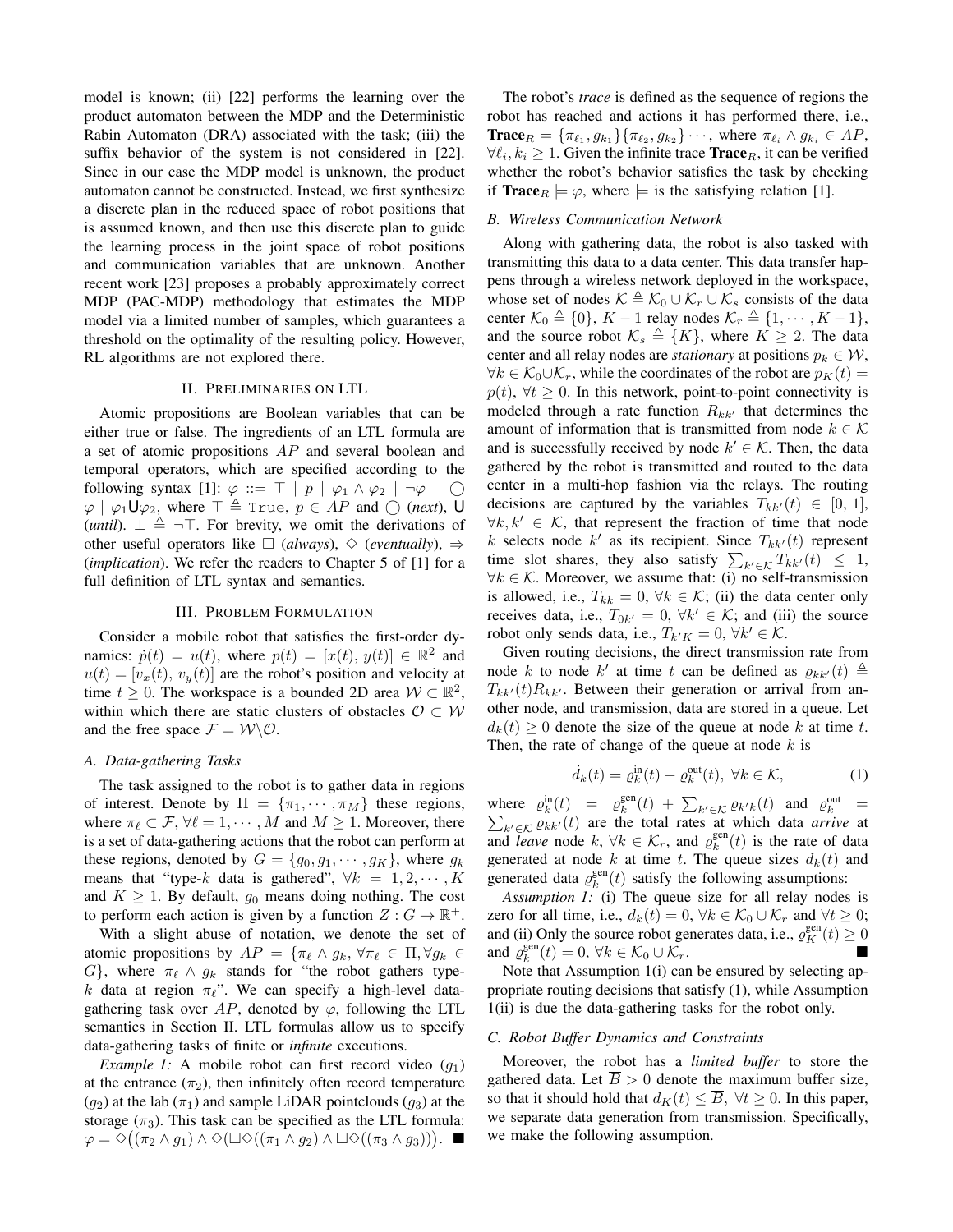Assumption 2: For all time  $t \geq 0$  when  $\varrho_K^{\text{gen}}(t) > 0$ , it holds that  $T_{kk'}(t) = 0$  for all  $k, k' \in \mathcal{K}$ .

Under Assumption 2 and recalling equation (1), during the data generation phase, the queue size at the robot evolves as

$$
\dot{d}_K(t) = \varrho_K^{\text{in}}(t) - \varrho_K^{\text{out}}(t) = \varrho_K^{\text{gen}}(t) \triangleq D(g_k)\delta(t), \quad (2)
$$

where  $D : G \rightarrow \mathbb{Z}^+$  specifies the data units gathered by taking action  $g_k$ , as discussed in Section III-A, and  $\delta(t)$  is the unit impulse function, so that data generation is considered instantaneous. Integrating (2), we have that  $d_K(t^+) = d_K(t^-) + D(g_k)$ , where  $d_K(t^-)$  and  $d_K(t^+)$  are the stored units *before* and *after* action  $g_k$  is performed at  $t \geq$ 0. If  $d_K(t^+) > \overline{B}$ , then this action  $g_k$  can *not* be performed as the buffer will overflow. We assume that  $D(q_k) \leq \overline{B}$ ,  $\forall g_k \in G$  so that any action can be performed if the buffer is empty. Similarly, we can obtain the rate of data leaving the robot's buffer during the transmission phase, as

$$
\dot{d}_K(t) = \varrho_K^{\text{in}}(t) - \varrho_K^{\text{out}}(t) = -\varrho_K^{\text{out}}(t). \tag{3}
$$

## *D. Problem Statement*

The considered problem is to determine motion and communication controllers for a mobile robot so that its LTL tasks are satisfied, the generated data is successfully transmitted to the data center, and the total distance traveled is minimized. Formally, this problem is defined as:

$$
\min_{u(t), \mathbf{T}(t)} \int_0^{\overline{\tau}} ||p(\tau)|| d\tau - \int_0^{\overline{\tau}} \mathbb{E}[\varrho_K^{\text{out}}(p(\tau), \mathbf{T}(\tau))] d\tau
$$
\n
$$
\text{s.t.} \qquad \text{Trace}_R \models \varphi,
$$
\n
$$
\varrho_K^{\text{out}}(t), \mathbf{T}(t) \text{ satisfies (1)},
$$
\n
$$
d_K(t) \text{ satisfies (2), (3)},
$$
\n
$$
\dot{p}(t) = u(t) \text{ and } p(t) \in \mathcal{F}, \forall t \ge 0,
$$
\n(4)

where  $\bar{\tau}$  is the total execution time;  $u(t)$  is the control input;  $\mathbf{T}(t) \triangleq \{T_{kk'}(t), \forall k, k' \in \mathcal{K}\}\$ is the set of routing decisions.

Note that LTL tasks such as those described in Example 1 can be executed indefinitely. In this case,  $\bar{\tau}$  represents the time required to execute the plan prefix and single plan suffix (which are defined in the sequel). Note also that in (4), along with minimizing the distance traveled, the robot also needs to maximize the cumulative rate at which it transmits data to the network. While different objectives are possible to select  $T(t)$ , the proposed objective allows for faster data transmission to the data center. Finally, in practice, the rate functions  $R_{kk'}(t)$  in (1) depend on the signal-to-noise ratio of the transmission channel, which is *uncertain* [11] and can only be estimated during run time. Thus, the rates  $R_{kk'}(t)$ become random variables and so is the uploading rate  $\rho_K^{\text{out}}(t)$ of the robot which appears in (4) in the expectation operator; same holds for  $(1)$  and  $(3)$ .

The main challenge in solving problem (4) lies in: (i) addressing the joint optimization in the space of robot positions and communication variables subject to the LTL task; and (ii) the fact that, the rate functions  $R_{kk'}(t)$  are random and unknown. We tackle this challenge by decomposing the high-level planning from communication routing. Then we



Fig. 1: Example of the roadmap (in dashed green lines) within an office workspace. The initial discrete plan (in blue) for the task considered in Section VI is derived by following Section IV-A.2.

employ RL to synthesize the motion and communication control strategy simultaneously, so that the high-level plan can be successfully executed while optimizing the total cost.

## IV. MOTION AND COMMUNICATION CONTROL

In this section, we present the motion and communication control modules that are essential to solve Problem 4. We first discuss the discrete plan synthesis algorithm for the local task; second, we describe how the plan can be decomposed into segments and then combined with the wireless routing; and lastly, we describe the two-mode LSTD actor-critic RL algorithm that learns the system model and a control policy.

#### *A. Discrete Task Planning*

In this section, we show how to build an abstraction of the robot motion and then how to use this abstraction to synthesize the initial discrete plan, which satisfies the task.

*1) Abstraction of Robot Motion:* First, a roadmap is constructed to model the robot motion within the workspace avoiding collision with the obstacles. In this work, we rely on the sampling-based method [24] to construct a deterministic roadmap. Denote this roadmap by  $\mathcal{M} = (P, E)$ , where  $P \subset$ F is the set of waypoints and  $E \subseteq P \times P$  is the set of edges. M is constructed as follows. Initially,  $P = \{p_0\}$ where  $p_0 \in \mathcal{F}$  is the robot's initial position and  $E = \emptyset$ . Then, we first uniformly sample the freespace  $\mathcal F$  to obtain  $p_r$ and find the nearest waypoint  $p_n \in P$  to  $p_r$ . If  $p_r$  can be reached from  $p_n$  within the sampling time  $T_s > 0$  via a straight-line path without colliding with the obstacles, then we add  $p_r$  to P and  $(p_n, p_r)$  to E. Otherwise, we resample F for a new point  $p_r$ . Given a point  $p_r$ , we find every existing waypoint  $p_s \in P$  that can reach  $p_r$  within time  $T_s$  and add  $(p_r, p_s)$  to E. Finally we repeat the above process until the maximum number of waypoints is reached.

Given  $M$ , we can construct a finite transition system (FTS) to abstract the robot motion among different regions in the workspace, which is denoted by  $\mathcal{T} \triangleq (\Pi, \rightarrow, \Pi_0, C)$ , where  $\Pi \subset \mathcal{F}$  is the set of regions of interest,  $\rightarrow \subseteq \Pi \times \Pi$ denotes the transition relation,  $\Pi_0 \in \Pi$  is the initial region,  $C: " \rightarrow" \rightarrow \mathbb{R}^+$  approximates the duration of each transition. Particularly, consider two regions  $\pi_s$ ,  $\pi_f \in \Pi$ . Denote by  $p_s$ ,  $p_f \in P$  the *closest* waypoints to the center of  $\pi_s$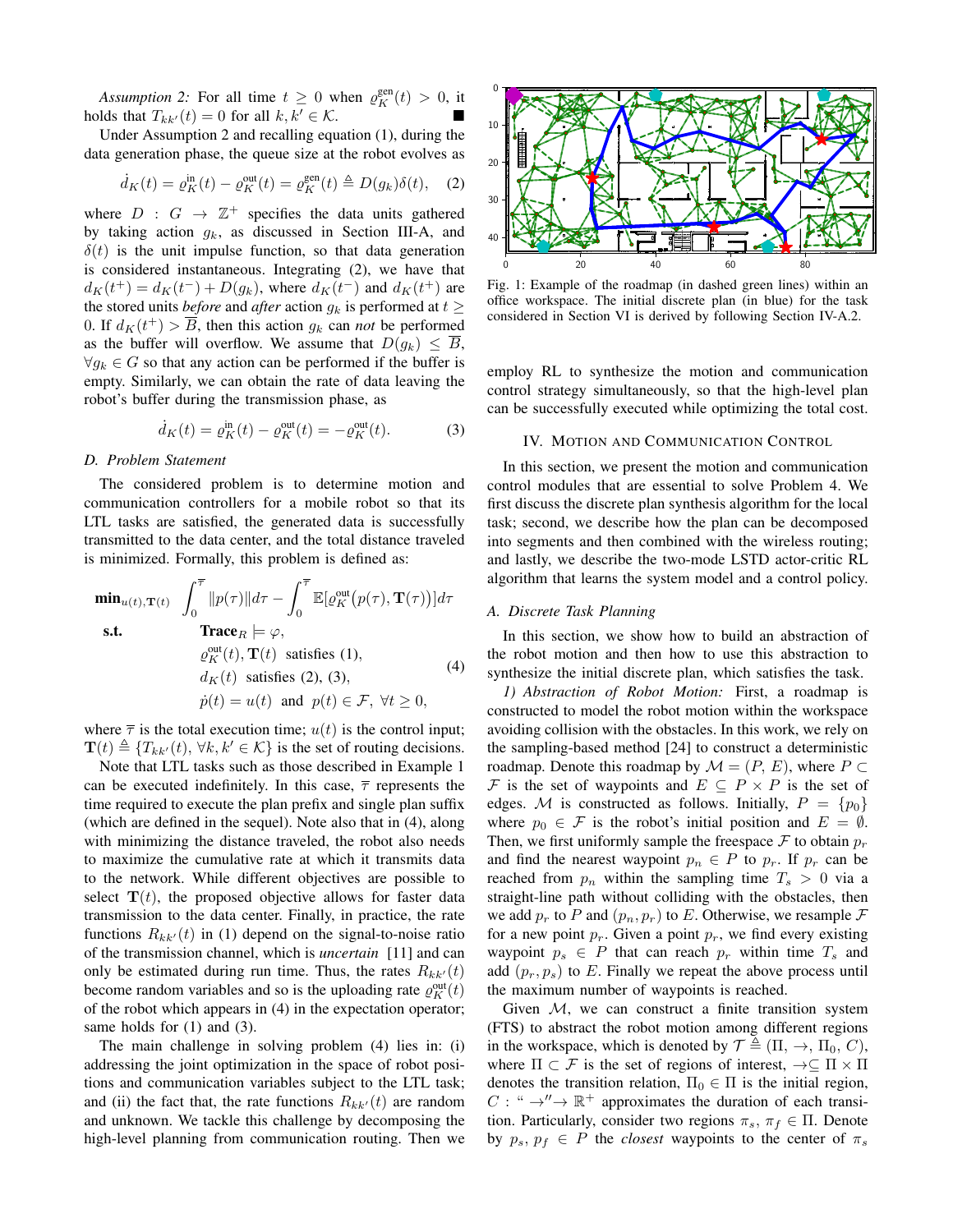and  $\pi_f$ , respectively. Then  $(\pi_s, \pi_f) \in \rightarrow$  if there exists a path in  $M$  starting from  $p_s$  and ending at  $p_f$  *without* crossing any other other region  $\pi_\ell \in \Pi$  with  $\ell \neq s, f$ . Denote the shortest path by  $\Gamma_{sf} = p_s p_{s+1} \cdots p_f$ . Then,  $C(\pi_s, \pi_f) \triangleq |f - s| \cdot T_s$ is the time to traverse  $\Gamma_{sf}$ ,  $\forall (\pi_s, \pi_f) \in \rightarrow$ .

Then the *complete* robot motion and action model is defined by  $\mathcal{R} = (\Xi, \rightarrow_{\mathcal{R}}, AP, L_{\mathcal{R}}, \xi_0, T_{\mathcal{R}})$ , where  $\Xi =$  $\Pi \times G$  is the set of states;  $\rightarrow_{\mathcal{R}} \subseteq \Xi \times \Xi$  is the transition relation so that  $(\langle \pi_s, g_\ell \rangle, \langle \pi_f, g_k \rangle) \in \rightarrow \mathbb{R}$  if (i)  $\langle \pi_s, \pi_f \rangle \in \rightarrow$ and  $g_k = g_0$ , or (ii)  $\pi_s = \pi_f$  and  $g_\ell, g_k \in G$ ; AP are the atomic propositions;  $L_{\mathcal{R}}(\langle \pi_s, g_\ell \rangle) = \{\pi_s, g_\ell\}, \forall \langle \pi_s, g_\ell \rangle \in$  $\Xi$  is the labeling function;  $\xi_0 = \langle \Pi_0, g_0 \rangle$  is the initial state; and  $T_{\mathcal{R}}(\langle \pi_s, g_\ell \rangle, \langle \pi_f, g_k \rangle) = C(\pi_s, \pi_f) + Z(g_\ell),$  $\forall (\langle \pi_s, g_\ell \rangle, \langle \pi_f, g_k \rangle) \in \rightarrow \mathcal{R}$  is the cost function.

*2) Robot Motion and Action Plan:* Given R, we can apply the method proposed in our earlier work [5] to synthesize a discrete motion and action plan that has a prefix-suffix structure and a minimal total cost (with respect to the cost function  $T_{\mathcal{R}}$  above). We omit the algorithmic details here due to limited space. This discrete plan has the form

$$
\Xi \triangleq \xi_0 \, \xi_1 \cdots \xi_{L-1} \left[ \xi_L \, \xi_{L+1} \cdots \xi_H \right]^{\omega},\tag{5}
$$

where  $\xi_{\ell} \in \Xi$ ,  $\forall \ell = 0, 1, \cdots, H$ . Note that the suffix part  $\xi_L \xi_{L+1} \cdots \xi_H$  is repeated infinitely often. Namely,  $\Xi$  is a sequence of states that the robot follows to satisfy task  $\varphi$ , as the trace of  $\Xi$  satisfies  $\varphi$  automatically [5]. An example of the synthesized plan is shown in Figure 1. However, the discrete plan Ξ does *not* account for the buffer constraints. Thus an associated communication protocol needs to be designed for the successful execution of Ξ.

## *B. Plan Decomposition and Critical Segments*

As the robot follows Ξ, it collects data which needs to be uploaded to the network before its buffer overflows. Let

$$
\vartheta \triangleq (\xi_{s_0}, \xi_{g_0})(\xi_{s_1}, \xi_{g_1}) \cdots \left[ (\xi_{s_C}, \xi_{g_C}) \cdots (\xi_{s_F}, \xi_{g_F}) \right]^{\omega}, \quad (6)
$$

be a subsequence of  $\Xi$  that contains states where the robot needs to *empty* its buffer while executing  $\Xi$ , where  $\xi_{s_i}, \xi_{g_i} \in$  $\Xi$  are the start and goal states of each segment,  $\forall s_i, g_i \geq$ 0 and  $s_0 < g_0 \leq s_1 < g_1 \leq \cdots \leq s_F < g_F$ . We call  $(\xi_{s_i}, \xi_{g_i}) \in \vartheta$  the *critical segments* of  $\Xi$ .

Given  $\Xi$  and  $\overline{B}$ ,  $\vartheta$  is constructed as follows: (i) First,  $s_0$ ,  $g_0$ are the smallest indices such that  $0 < \sum_{\ell=0}^{s_0} D(g_\ell) \leq \overline{B}$ , and  $\sum_{\ell=0}^{g_0} D(g_{\ell}) > \overline{B}$ , where  $\xi_{\ell} = \langle \pi_{\ell}, \overline{g_{\ell}} \rangle \in \Xi$ . Namely, the robot buffer is less than or equal to B up to  $\xi_{s_0}$ , but it will overflow *after* performing the data-gathering action at  $\xi_{g_0}$ . Thus it is critical that the robot uploads the data in its buffer within that segment. (ii) Second,  $s_{i+1}, g_{i+1}$ can be derived iteratively, such that  $g_i \leq s_{i+1} < g_{i+1}$ are the smallest indices such that  $0 < \sum_{\ell=g_i}^{s_{i+1}} D(g_{\ell}) \leq$  $\overline{B}$ , and  $\sum_{\ell=g_i}^{g_{i+1}} D(g_{\ell}) > \overline{B}$ , which holds for all  $i \in [0, F]$ except for  $i = C, F$ , where C is the smallest index such that  $g_{C-1} \geq L$  and F is the smallest index such that  $g_F \geq H$ , where the indices  $L, H$  are given by the first and last states of the suffix in  $\Xi$  of (5). (iii) Last,  $\xi_{g_{C-1}} \triangleq \xi_L$  and  $\xi_{g_F} \triangleq \xi_L$ . Namely, the repetitive suffix of  $\vartheta$  is achieved by enforcing an empty buffer each time the suffix of  $\Xi$  is executed.

#### *C. Motion and Communication Policy Synthesis*

In this section, we present how to synthesize a randomized control policy such that a critical segment in (6) can be executed and the robot's buffer is *emptied*. The method is based on the actor-critic RL algorithm [19] and the resulting control policy is learned and improved during run time. Specifically, we address the following problem.

*Problem 1:* Given a critical segment  $(\xi_{s_i}, \xi_{g_i})$  in (6), design a motion and communication policy such that the robot starts from  $\xi_{s_i}$  with buffer  $b \leq \overline{B}$  and reaches  $\xi_{q_i}$  with buffer 0, with a minimum expected travel distance.

*1) Joint Motion and Communication Space:* We model the joint motion and communication space as a Markov Decision Process (MDP) with *unknown* transition probabilities. Particularly, it is defined as a 4-tuple:

$$
\chi \triangleq (\mathcal{S}, \mathcal{A}, \delta, R), \tag{7}
$$

where: (i) The set of states is given by  $S = P \times D$  where P is the set of waypoints from M and  $\mathcal{D} = \{0, \iota, 2\iota, \cdots, I\iota\}$ is a user-defined quantization of the buffer size with  $I \in \mathbb{N}$ the largest integer such that  $I_l \leq \overline{B}$  and  $l > 0$ . Therefore, state  $\langle p_n, d_k \rangle \in S$  means that the robot is at waypoint  $p_n$ with  $d_k$  units of data in its buffer,  $\forall p_n \in \mathcal{P}$  and  $\forall d_k \in$ D; (ii) The function of admissible actions  $A: S \rightarrow 2^A$ is given by  $\mathcal{A}(\langle p_n, d_k \rangle) = \{a_{p_n p_m}, \forall (p_n, p_m) \in E\}, \forall s =$  $\langle p_n, d_k \rangle \in S$ , where  $a_{p_n p_m}$  stands for "moving from  $p_n$ to  $p_m$ " and A is the set of all allowed actions. (iii) The transition probabilities are given by the function  $\delta : \mathcal{S} \times$  $A \times S \rightarrow [0,1]$  such that  $\delta(s, a_s, s')$  is the probability of transitioning from s to s' via action  $a_s \in \mathcal{A}(s)$ ,  $\forall s, s' \in \mathcal{S}$ . In particular, consider  $s = \langle p_n, d_k \rangle$ , action  $a_{p_n p_m} \in \mathcal{A}(s)$ , and  $s' = \langle p_m, d_\ell \rangle$ . Then, it holds that

$$
\delta(s, a_{p_n p_m}, s') \triangleq Pr\Big(i \le \zeta(p_n, p_m) \le d_l - d_k\Big), \qquad (8)
$$

where  $\zeta(\cdot) = \int_{t_n}^{t_m} \overline{\varrho}_K^{\text{out}}(p(\tau), \mathbf{T}(\tau)) d\tau$  is a function that returns the total amount of data that can be uploaded by the robot to the network while moving from waypoint  $p_n$  to  $p_m$ following M (during time  $t_n$  to  $t_m$ ) and  $\overline{\varrho}_K^{\text{out}}(p(t), \mathbf{T}(t))$  is the optimal solution to the optimization problem

$$
\mathbf{max}_{\mathbf{T}(t)} \varrho_K^{\text{out}}(p_K(t), \mathbf{T}(t)), \quad \text{s.t.} \quad \text{constraints by (1),} \quad (9)
$$

for  $t \in [t_n, t_m]$ . Given the channel rates  $R_{kk'}(t)$  and robot position  $p(t)$  at time  $t \in [t_n, t_m]$ , problem (9) is linear and can be solved efficiently via a Linear Program (LP) solver, such as Gurobi [25]. For example, the data-uploading rate within an office workspace given a wireless network is shown in Figure 2; (iv) The reward function  $R : S \times A \rightarrow \mathbb{R}_{\geq 0}$ satisfies  $R(s, a) = 0, \ \forall a \in \mathcal{A}(s)$  if  $s = s_0 \triangleq \langle p_{s_i}, I_0 \rangle$ ,  $R(s, a) = 1, \forall a \in \mathcal{A}(s)$  if  $s = s_g \triangleq \langle p_{g_i}, 0 \rangle$ , and  $R(s, a) = -1$  otherwise, where  $s_0, s_a$  are the initial and goal states, and  $p_{s_i}, p_{g_i}$  are waypoints of  $\xi_{s_i}, \xi_{g_i}$ . Namely, a positive reward is received only at the goal state, while a negative reward is received at *all* intermediate states in order to minimize the total distance to reach the goal state.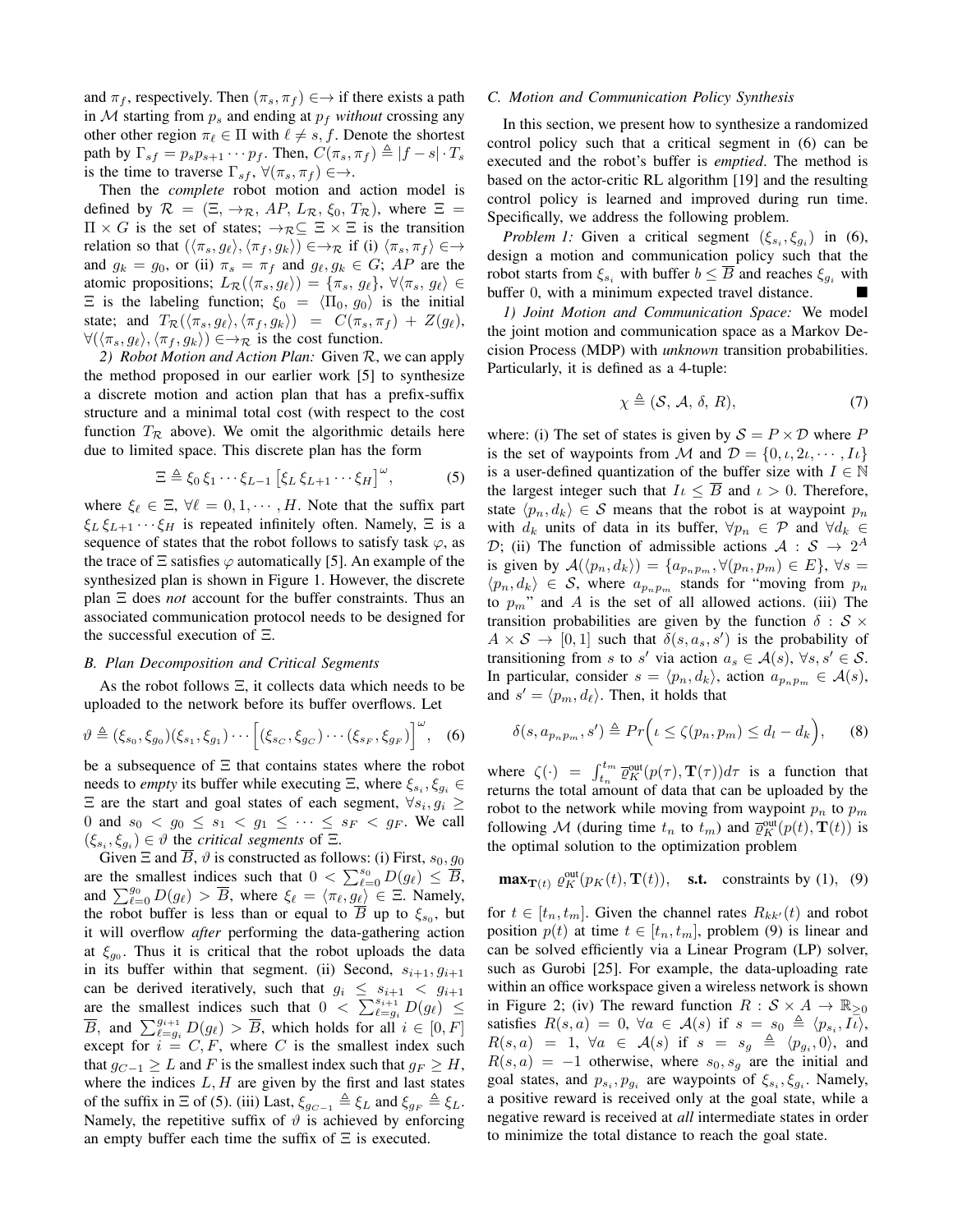

Fig. 2: Heatmap of the data-uploading rate (in "MB/s") within an office workspace used in simulation Section VI, where the data center (purple diamond) and relay nodes (green pentagons) are also shown. The transmission rate at each location is derived by (9).

*Remark 1:* The function  $\zeta(p_n, p_m)$  is *unknown* because the channel rates  $R_{kk'}$  are unknown and so is the distribution of uploading rates  $\overline{\mathcal{O}}_K^{\text{out}}(\cdot)$  along the trajectory from waypoint  $p_n$  to  $p_m$  by (9). Therefore, the rates  $\overline{\varrho}_K^{\text{out}}(\cdot)$  can only be determined empirically during run time.

*Remark 2:* The communication problem (9) is defined here as a proxy to the second objective in problem (4). Determining robot waypoints associated with maximum uploading rates as per (9) is a sufficient condition for solving (4).

*2) Two-mode LSTD Actor-Critic RL Algorithm:* Standard dynamic programming techniques [15] can not be applied directly here since the exact model of  $\chi$  is unknown. Instead we employ RL algorithms [19], [21] so that the robot can actively explore its environment, learn the model, and determine the optimal control policy, all *at the same time*. In the sequel, we denote by  $\tilde{\chi}$  the current estimate of  $\chi$  that is known by the robot, and by  $\tilde{\delta}$  the estimate of the transition probability. Moreover,  $\delta$  can be initialized based on empirical data of the uploading rate across the workspace.

We consider the actor-critic RL algorithm proposed in [19] and particularly the LSTD type proposed in [20]–[22]. It consists of two parts: the *actor* that controls the system according to the current policy and the *critic* that oversees the actor's actions and more importantly the received reward in order to evaluate how the policy can be improved. The policy employed by the actor is a *parameterized* and *randomized stationary* policy given by (instead of a lookup table):

$$
\eta_{\theta}(s, a) \triangleq \frac{e^{h(\theta, s, a)}}{\sum_{b \in A(s)} e^{h(\theta, s, b)}}
$$
(10)

where  $\theta \in \mathbb{R}^2$  is the parameter;  $\eta_{\theta}(s, a) \in [0, 1]$  is the probability of applying action  $a \in A(s)$  at state  $s \in S$ using the Boltzmann distribution [19];  $h(\theta, s, a) \in \mathbb{R}$  is the estimated *score* of applying action a at state s given the current value of  $\theta$ :

$$
h(\boldsymbol{\theta}, s, a) \triangleq \boldsymbol{\theta}^{\mathsf{T}} \cdot \boldsymbol{w}(s, a)
$$
 (11)

where  $w(s, a) \in \mathbb{R}^2$  is the estimated *feature* vector of the state-action pair  $(s, a)$  within  $\tilde{\chi}$ , defined as

$$
\boldsymbol{w}(s,a) \triangleq \begin{bmatrix} \nu_p(s,s_g) - \sum_{s'} \tilde{\delta}(s,a,s') \nu_p(s',s_g) \\ \nu_d(s,s_g) - \sum_{s'} \tilde{\delta}(s,a,s') \nu_d(s',s_g) \end{bmatrix}, \tag{12}
$$

where  $\nu_p(s, s_q) \triangleq$  dijkstra $(\mathcal{M}, p, p_q) \geq 0$  is the *distance* feature measured by the length of the shortest path from waypoint p to  $p_q$  in the roadmap M; and  $\nu_d(s, s_q) \triangleq ||d_q - d||$  $\|d\| \geq 0$  is the *data* feature measured as the difference in the data size, where  $s = \langle p, d \rangle$  and  $s_g = \langle p_g, d_g \rangle$ ,  $\forall s, s_g \in$ S. Note that both  $\nu_p$  and  $\nu_d$  can be computed easily given the estimated model  $\tilde{\chi}$ . Thus, given a value of  $\theta$ , for any state  $s \in S$  and any allowed action  $a \in A(s)$ ,  $\eta_{\theta}(s, a)$  can be computed on-the-fly, without the need of a table to store it. On the other hand, the critic maintains an estimate of the *parameterized* state-action value function  $Q(s, a)$  defined as

$$
Q_{\theta}^{r}(s, a) \triangleq \phi_{\theta}^{\mathsf{T}}(s, a) \cdot r,
$$
 (13)

where  $r \in \mathbb{R}^2$  is the parameter and  $\phi_{\theta}(s, a) \in \mathbb{R}^2$  is the gradient of the function  $\ln(\eta_{\theta}(s, a))$  with respect to  $\theta$ , i.e.,

$$
\phi_{\theta}(s, a) \triangleq \nabla_{\theta} \ln (\eta_{\theta}(s, a))
$$
  
=  $\mathbf{w}(s, a) - \sum_{b \in A(s)} \eta_{\theta}(s, b) \mathbf{w}(s, b),$  (14)

where the second equation is derived directly from (11) and (12). The reason that  $Q_{\theta}^{r}(s, a)$  is designed to have the structure above is closely related to the actor-critic update algorithm below. Specifically, denote by  $\theta_k$ ,  $r_k$  the value of the parameters  $\theta$  and r at time k, by  $s_k$  the state at which robot is and by  $a_k$  the action robot takes at time  $k, \forall k \geq 0$ . Then, at time  $k \geq 0$ , the actor updates  $\theta_k$  as

$$
\boldsymbol{\theta}_{k+1} = \boldsymbol{\theta}_k - \beta_k \, \boldsymbol{r}_k^{\mathsf{T}} \boldsymbol{\phi}_{\boldsymbol{\theta}_k}(s_k, a_k) \boldsymbol{\phi}_{\boldsymbol{\theta}_k}(s_{k+1}, a_{k+1}), \quad (15)
$$

where  $\theta_0$  is the initial value and  $\beta_k > 0$  is a time-varying step size. On the other hand, the critic updates  $r_k$  as

$$
z_{k+1} = \lambda z_k + \phi_{\theta_k}(s_k, a_k),
$$
  
\n
$$
b_{k+1} = b_k + \gamma_k [R(s_k, a_k)z_k - b_k],
$$
  
\n
$$
A_{k+1} = A_k + \gamma_k [z_k(\phi_{\theta_k}^{\mathsf{T}}(s_{k+1}, a_{k+1}) - \phi_{\theta_k}^{\mathsf{T}}(s_k, a_k)) - A_k],
$$
\n
$$
r_{k+1} = -A_k^{-1}b_k,
$$
\n(16)

where  $z_k \in \mathbb{R}^2$ ,  $b_k \in \mathbb{R}^2$ ,  $A_k \in \mathbb{R}^{2 \times 2}$  are internal variables initialized as  $A_0 = I_2$ ,  $z_0 = b_0 = r_0 = [0, 0]$ ,  $\lambda \in (0, 1)$ is a design parameter, and  $\gamma_k > 0$  is another time-varying step size. Note that  $R(s_k, a_k)$  is the *reward* obtained by the robot for performing action  $a_k$  at  $s_k$  from (7).

The proposed RL algorithm is shown in Alg. 1. It can be run in two different modes: (i) the *direct* mode where the robot learns from *real* experience by interacting with the environment, and (ii) the *indirect* mode where the robot learns from *simulated* experience. Specifically, in the case of direct learning (as shown in Lines 3-7), starting from the initial state  $s = \langle p_n, d_k \rangle$ , the robot chooses its action  $a_s$  by following the randomized policy  $\eta_{\theta}(s, a)$  (to move from  $p_n$ ) to  $p_m$ ). While executing the action  $a_s$ , it uploads data according to the optimal routing decisions  $\mathbf{T}^{\star}(p_n)$  obtained by solving problem (9). After the robot reaches waypoint  $p_m$ , it updates its state as  $s = \langle p_m, d_h \rangle$ , where  $d_h \in \mathcal{D}$ is the amount of data *left* in the robot's buffer. Then,  $\delta$ is updated given the transition  $(\langle p_n, d_k \rangle, \langle p_m, d_h \rangle)$ . More importantly, the policy parameter  $\theta$  is updated as in (15).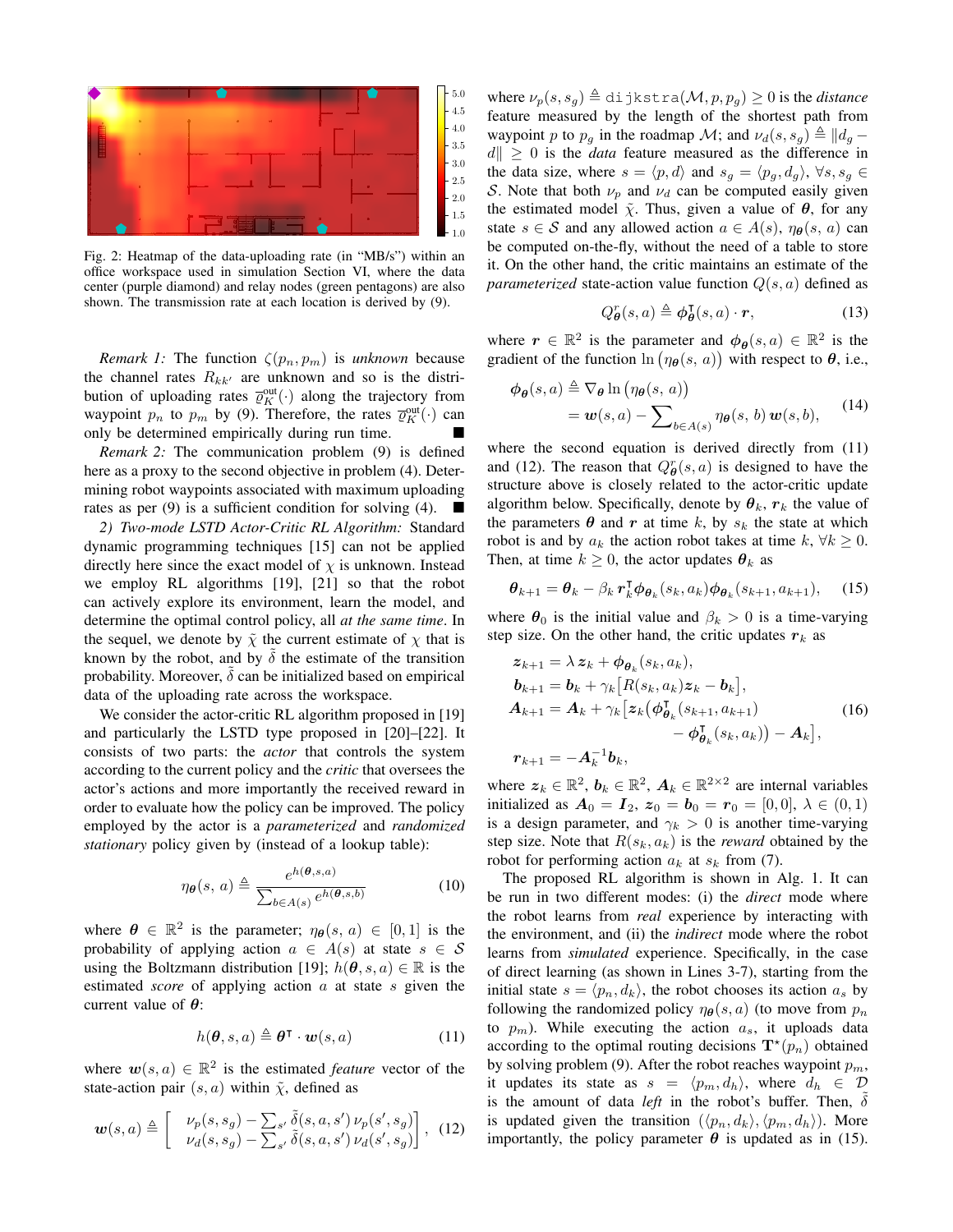## Algorithm 1: Policy Synthesis for One Critical Segment

**Input**:  $(\xi_{s_i}, \xi_{g_i}) \in \vartheta$ , optional  $\theta_{s_i g_i}, \tilde{\chi}_0$ 

- 1 Initialize variables in (15) and (16).
- <sup>2</sup> if *direct mode* then // Direct learning
- 3 Choose randomized action  $a_s$  by  $\eta_{\theta}(s, a)$  in (10).
- 4 Transmit data with the routing parameter  $\mathbf{T}^*(t)$  via solving optimization (9). // Communication 5 | Update state s after action  $a<sub>s</sub>$  is done, based on the
- amount of data  $b(t)$  in buffer.
- 6 Update  $\delta$  of  $\tilde{\chi}$ , and update  $\theta$  via (15)-(16).
- 7 Repeat lines 3-6 until  $s = s_g$ .
- 8 else // Indirect learning
- 9 Choose randomized action  $a_s$  by  $\eta_{\theta}(s, a)$  in (10).
- 10 Determine the next state s' directly via  $\tilde{\chi}$ .
- 11 | Update  $\theta$  via (15)-(16) and set  $s = s'$ .
- 12 Repeat lines 9-11 until desired number of episodes.
- 13 return  $\tilde{\chi}, \theta_{s_i g_i} = \theta$ .

Similar procedure applies to the case of indirect learning (as shown in Lines 9-12), where the main difference is that instead of moving to  $p_m$  and measuring the uploaded data, the robot simulates the next state based on  $\delta$ . As mentioned in Chapter 9 of [19], indirect methods often make fuller use of a limited amount of experience and thus achieve a better policy with fewer environmental interactions. On the other hand, direct methods refine the policy using actual data and are not affected by bias in the estimated model.

*Theorem 1:* For each  $(\xi_{s_i}, \xi_{g_i}) \in \vartheta$ , assuming that the real model  $\chi$  is static, then Alg. 1 converges to the neighborhood of the locally optimal  $\theta^*$  after a finite repetition of  $\Xi$ , under the appropriate choices of the step-size  $\{\gamma_k\}$ ,  $\{\beta_k\}$  and  $\lambda$ .

*Proof:* The proof follows directly from Theorem III of [20] and Theorem 3.13 of [22]. Given that the choices of  $\{\gamma_k\}$ ,  $\{\beta_k\}$  satisfy Assumption C of [20] and  $\lambda$  is sufficiently close to 1,  $\theta$  converges to the neighborhood of the locally optimal  $\theta^*$  such that no improvement larger than a given bound can be made regarding the expected total reward. The same argument holds for each critical segment in  $\vartheta$ . A detailed proof is omitted due to limited space.

## V. THE INTEGRATED SYSTEM

In this section, we integrate the components described in Section IV into a complete system. Then we discuss the performance and computational complexity of our method.

## *A. Complete Plan Execution and Task Satisfaction*

The integrated algorithm alternates between the execution of the discrete plan Ξ and the online policy learning for *each* critical segment. By guaranteeing that each critical segment can be successfully executed, we also ensure the successful execution of  $\Xi$  and thus the satisfaction of task  $\varphi$ . More importantly, we fuse the two-mode LSTD actor-critic RL algorithm with the high-level plan execution.

Firstly, the discrete plan  $\Xi$  and the sequence of critical segments  $\vartheta$  are synthesized. Then starting from the first element  $\xi_{\ell}$  of  $\Xi$  for  $\ell = 0$ , the robot moves towards  $\xi_{\ell+1}$ . There are two cases: (i) If  $\xi_{\ell} = \langle \pi_s, g_l \rangle$  does not belong to a critical segment of  $\vartheta$ , then the robot does not need to transmit data and can move directly to the next state  $\xi_{\ell+1} = \langle \pi_f, g_k \rangle$ in  $\Xi$  by following the shortest path from  $\pi_s$  to  $\pi_f$  in M. Also the robot needs to perform the action  $g_k$  at  $\pi_f$  to gather data. (ii) If  $\xi_{\ell}$  corresponds to a critical segment  $(\xi_{\ell}, \xi_{\ell+1}) \in \vartheta$ , the robot needs to empty its buffer before reaching  $\xi_{\ell+1}$ . Then, Alg. 1 is called first in the *indirect* mode for a desired number of episodes to improve  $\theta_{s_i g_i}$ . Afterwards, Alg. 1 is called in the *direct* mode to update  $\tilde{\chi}$  and  $\theta_{s_i g_i}$ .

It is worth mentioning that the policy parameter  $\theta_{s_i g_i}$  is saved for *each* critical segment  $(\xi_{s_i}, \xi_{g_i}) \in \vartheta$  and used as the initial  $\theta$  in Alg. 1 each time the robot traverses  $(\xi_{s_i}, \xi_{g_i})$ . Furthermore, each time the robot runs Alg. 1 for the segment  $(\xi_{s_i}, \xi_{g_i})$ , not only the policy parameter  $\theta_{s_i g_i}$  but also the model  $\tilde{\chi}$  are improved. The model  $\tilde{\chi}$  can be used in Alg. 1 as the updated model for *all* critical segments, by only changing the reward function (given the initial and final states of the current critical segment). The above process repeats itself for all consecutive segments  $(\xi_{\ell}, \xi_{\ell+1}) \in \Xi$  in (6) until the system is stopped. Notice that over time, while the robot keeps executing the plan and exploring the workspace, the model  $\tilde{\chi}$  becomes accurate in terms of its ability to represent the real world. Consequently, the control policy for each critical segment  $(\xi_{s_i}, \xi_{g_i}) \in \vartheta$ , i.e., the parameter  $\theta_{s_i g_i}$ , will converge to a steady value as shown in Theorem 1.

*Theorem 2:* (I)  $\text{Trace}_R$   $\models \varphi$ ; (II)  $\varrho_K^{\text{out}}(t), \mathbf{T}(t)$  satisfies (1),  $\forall t \geq 0$ ; (III)  $b(t)$  satisfies (2), (3),  $\forall t \geq 0$ .

*Proof:* The first part is ensured by the correctness of the discrete plan  $\Xi$  and the model-checking process. The second and third parts are guaranteed by the construction of the critical segments  $\vartheta$  and Alg. 1. Particularly, while executing Ξ, the robot buffer size increases when the robot performs a data-gathering action and is emptied when the robot learns the dynamic policy for each critical segment.

Note that the proposed approach *does not* necessarily provide the optimal solution of (4), as the discrete plan  $\Xi$  is synthesized without full knowledge of the wireless network.

## *B. Computational Complexity*

The size of the roadmap  $M$  depends on the number of waypoints. Then the size of  $R$  is polynomial in  $|M|$  and the robot action model is typically small. The algorithm in [5] to construct  $\Xi$  has complexity  $\mathcal{O}(|\mathcal{R}| \cdot 2^{2^{|\varphi|}})$ , i.e., polynomial in the size of  $R$  and double-exponential in the length of  $\varphi$  [1]. Lastly, as also discussed in [22]. The learning space of Alg. 1 lies in  $\mathbb{R}^2$ , independent of the size of  $\chi$ . The complete complexity is linear to the length of the discrete plan  $\Xi$ , particularly the number of critical segments in  $\vartheta$ .

#### VI. CASE STUDY

This section presents simulation results for the proposed approach. All algorithms are implemented in Python 2.7 and are available in [26]. The simulations are carried out on a laptop (3.06GHz Duo CPU and 8GB of RAM).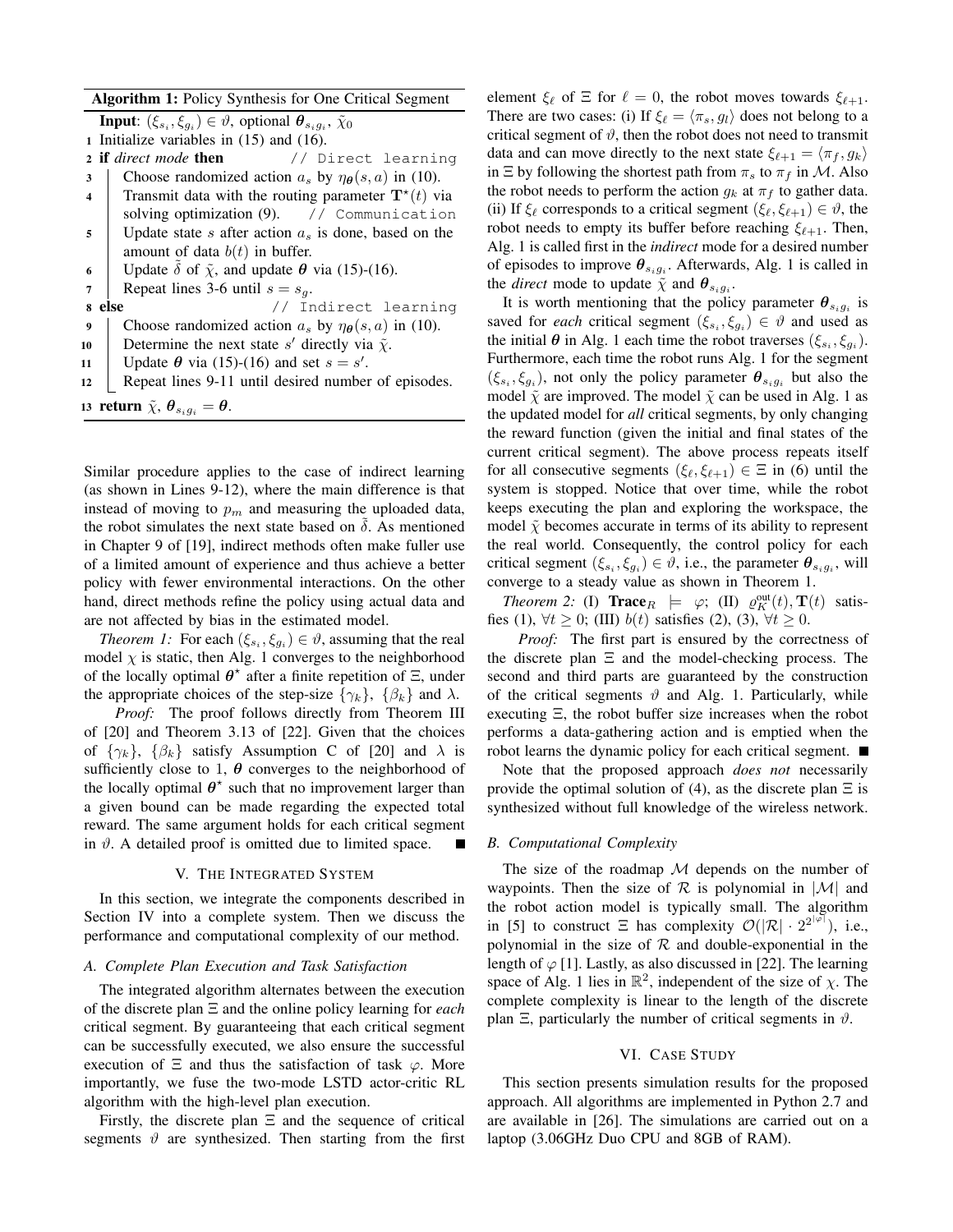

Fig. 3: Snapshot of the simulation at time 75s. The robot (in filled blue circle) is learning the policy for the critical segment  $((74, 42), (23, 24))$ . The robot's past trajectory is shown in yellow, while the absolute shortest path is in red and the constrained shortest path is in black. The robot's buffer is shown as the filled bar (in magenta). Simulation videos can be found at [27].

## *A. System Description*

A robot that satisfies the first-order dynamics is deployed in the workspace shown in Figure 3. Its maximum velocity is set to  $1m/s$ . It has buffer size of 80 data units. The workspace has size  $100m \times 45m$  and is partitioned into regions that resemble an office environment. The control sampling time is chosen to be 1s. The wireless network consists of one data center located at (2, 2), four relay nodes located at  $(85, 2), (10, 42), (70, 42), (40, 2),$  respectively, and the robot. Furthermore, we use the model discussed in [11] to estimate the channel quality:  $P_{kk'} \sim L_0 - 10n \cdot \log (||p_k - p||)$  $p_{k'}$   $||$   $- W(p_k, p_{k'}) - F_{kk'}$ , where  $p_k, p_{k'} \in W$  are the positions of nodes  $k, k' \in \mathcal{K}; L_0 > 0$  denotes the measured power at a distance  $d_0 > 0$  from the source, n is a path loss exponent,  $W(p_k, p_{k'})$  is a non-smooth function that models shadowing effects, and  $F_{kk'}$  is a Gaussian random variable that models fading effects. Using the signal strength, we can generate samples of the packet error rate and thus the transmission rate  $R_{kk'}$  [11]. We set  $L_0 = 10, n = 0.1$  and the effect of W, F is represented by a  $40\%$  uniform uncertainty.

The robot is capable of performing three actions  $(q_1, q_2, q_3)$  to collect type-1, type-2, and type-3 data over four regions of interest  $r_1, r_2, r_3, r_4$ , located at  $(55, 37), (23, 24)$ ,  $(84, 13)$ ,  $(75, 42)$ , as shown in Figure 1. Moreover, the actions  $g_1$ ,  $g_2$ ,  $g_3$  gather 40, 50, 70 units of data, respectively. Initially, the robot starts from  $r_1$ . The robot is tasked with infinitely often gathering type-2 data at region  $r_2$  and type-1 data at region  $r_1$ , visiting region  $r_3$  before gathering type-3 data at region  $r_4$ , and then gathering type-1 data at region  $r_2$ , i.e.,  $\varphi = (\Box \Diamond (r_2 \land g_2)) \land (\Box \Diamond (r_1 \land g_1)) \land \Box (\Diamond ((r_3 \land g_0) \land$  $\Diamond (r_4 \land q_3)) \land (\Box \Diamond (r_2 \land q_1)).$  It can be seen that none of the two data-gathering actions can be performed consecutively by the robot without emptying its buffer first.

## *B. Simulation Results*

Following Section V, first, a roadmap of 150 nodes and 810 edges is constructed as shown in Figures 1-3. Then it took 0.6s for the synthesis algorithm in [5] to



repetitions of the suffix of the discrete plan Ξ.

| Approach |     | MDP $\chi$ Size | Time                  | <b>Iterations</b> | Cost |
|----------|-----|-----------------|-----------------------|-------------------|------|
| Proposed |     | (1.2e4, 6.5e4)  | $2.5 \,\mathrm{mins}$ | 120               | 186  |
| Product- | LP  | (5.2e5, 3.1e6)  | 6.8 <sub>hrs</sub>    |                   | 133  |
| based    | RL. | (5.2e5, 3.1e6)  | $20.3$ hrs            | 30                | 157  |

TABLE I: Comparison between the proposed method and the product-based approach via [17] (based on LP) and [22] (based on Actor-critic RL), if the model is *fully known*, regarding the computational complexity and performance. Note  $a \in b \triangleq a \times 10^b$ .

find the discrete plan  $\Xi$ , of which the repetitive suffix is  $[r_1g_1r_2g_2r_3g_0r_4g_3r_1g_1]$  and shown in Figure 1. Lastly, the sequence of critical segments is derived as  $\vartheta =$  $[(r_1, g_1), (r_2, g_0)), ((r_2, g_2), (r_4, g_0)), ((r_4, g_3), (r_2, g_0)),$  $((r_2, g_1), (r_1, g_0))\omega$ , which contains *four* repeated critical segments. For each critical segment, we initialize the RL algorithm by  $\theta = [1.0, 0.1], \iota = 0.5, \lambda = 0.99$  and the step size  $\gamma = 1/k$ ,  $\beta = 1/k^2$ , for  $k = 1, \dots, K$ , where K is the number of times that the suffix of  $\Xi$  is repeated. The initial model  $\tilde{\chi}_0$  is derived by (7), which has 12150 nodes and 65610 transitions. Then Alg. 1 is called for 10 episodes of indirect learning and 1 episode of direct learning, for each critical segment in  $\vartheta$ . We perform 30 executions of Ξ and every critical segment is executed once during each execution. It took  $95s$  in total and the evolution of  $\theta$  for two critical segments is shown in Figure 4, which shows that  $\theta$  converges to a local optimal as proven in Theorem 1. Note that a different final value of  $\theta$  is reached for different segments. For instance,  $\theta$  converges to [2.13, 0.09] for segment  $((r_1, g_1), (r_2, g_0))$ ; and to [2.56, 0.14] for segment  $((r_2, g_2), (r_4, g_0))$ . Furthermore, given the final values of  $\theta$ , we performed 200 Monte-Carlo simulations of the robot executing the plan  $\Xi$  by following the policies in (10). The distribution of the total cost of the resulting trajectories is shown in Figure 5. The simulation videos of the first and final learning process are available at [27].

#### *C. Comparisons*

*1) Product-based Approach:* As mentioned in Section V-B, assuming that the system model  $\chi$  is *fully known*, the product-based approach proposed in [17] (based on Linear Programming) and in [22] (based on Actor-critic RL) requires first the full construction of motion and action model  $\chi$  (which has 12482 states and 191242 edges) and the Deterministic Robin Automaton (DRA)  $A_{\varphi}$  associated with  $\varphi$  [1] (which has 42 states, 210 edges and 2 accepting